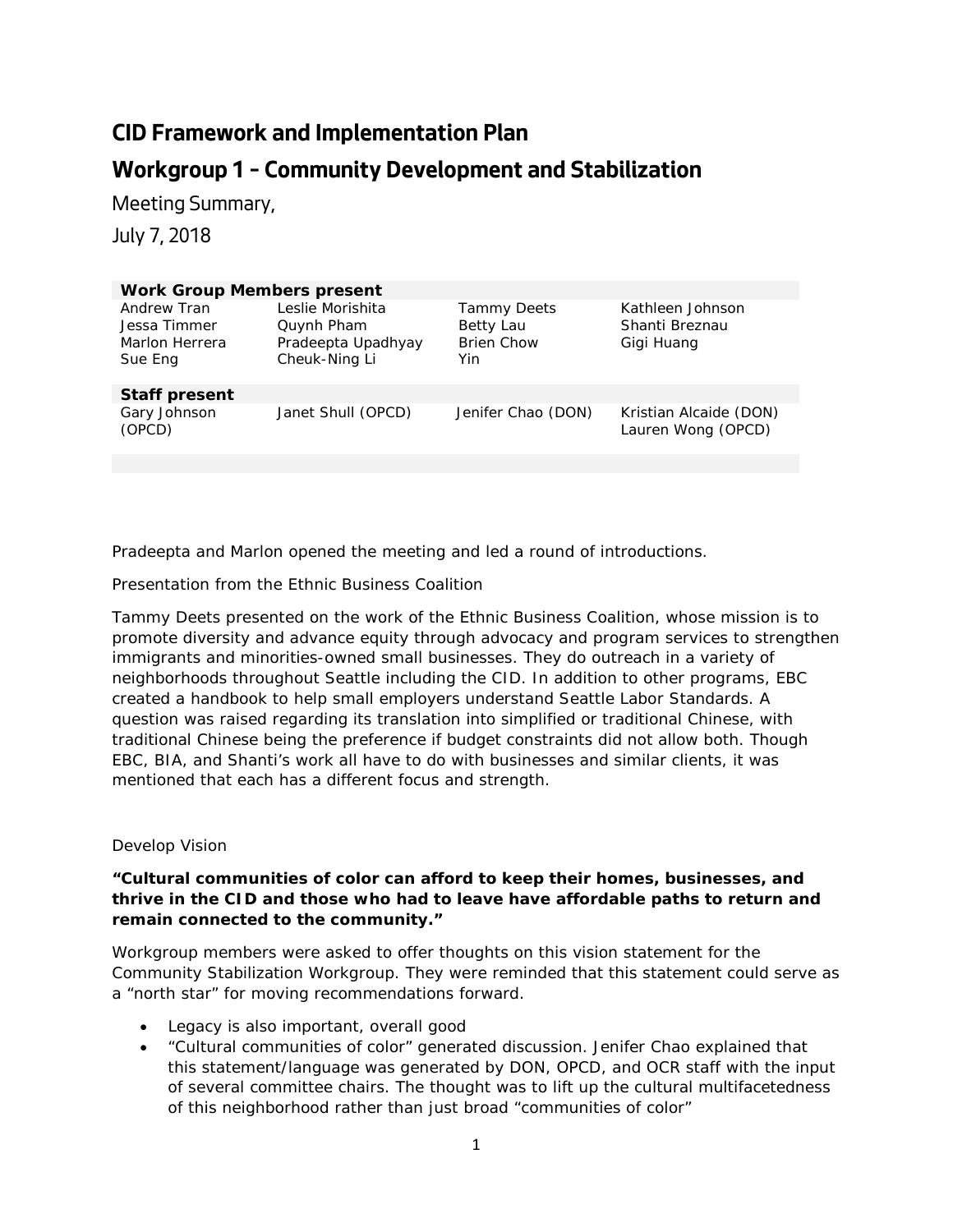- o The part about communities of color could be interpreted as anyone who isn't white; but there are some in the community who are taking care of community resources who are white
- o What about just "cultural communities"?
- o Others were okay with the phrase
- Interest in inclusion of the word "immigrant"; something that communicates the intention of being welcoming to immigrants and refugees
- Current statement is very wordy
- Suggestion to recognize what the CID is and its historical value; "recognize CID is a community of vibrant cultures and represents diversity"
- How to keep cultural vibrancy with new housing developments?
- The word "afford" generated different opinions:
	- o Some liked how it cast light on affordability
	- o Other pointed out that equity is about more than affordability; it's also about capacity and community preference which is not reflected here, and systems and policies
	- o What about "can keep"?
- Like the phrase "return and stay connected" recognizes the different kinds of displacement and also how people come to the CID from all over the region
- What about acknowledging the "Asianness" of the district?
- Having language specifying the API community within the statement generated many comments:
	- o If the API community is named, who does that leave out?
	- o Why is it an issue to name the API community?
	- o This is about racial equity; call race out. If not, displacement will occur
	- o Need to speak about race honestly and openly
	- o Important for the neighborhood to stand out
	- o Who are we trying to preserve?
	- o What does the community look like in 40 years?
	- o What about "API cultural communities"?
	- o What about "API cultural fabric" something that includes cultural institutions
- If the intention is to have an umbrella that holds everyone, suggestion to use wording where people can self-interpret/identify, such as "CID communities – both established and newcomers can afford…"
- Is it different or residents and businesses?
- Space to grow area where bus barns are (Charles Street)
- What about employees and workers?
- Environmental health
- What if this vision statement was two sentences?

When do we need this statement to be finalized by?

- Engagement is planned for August
- Outreach questions have been drafted

To move forward, Marlon and Pradeepta will develop alternate vision statements and send them to the group via email for discussion. A vote will be taken in August at the beginning of the next meeting.